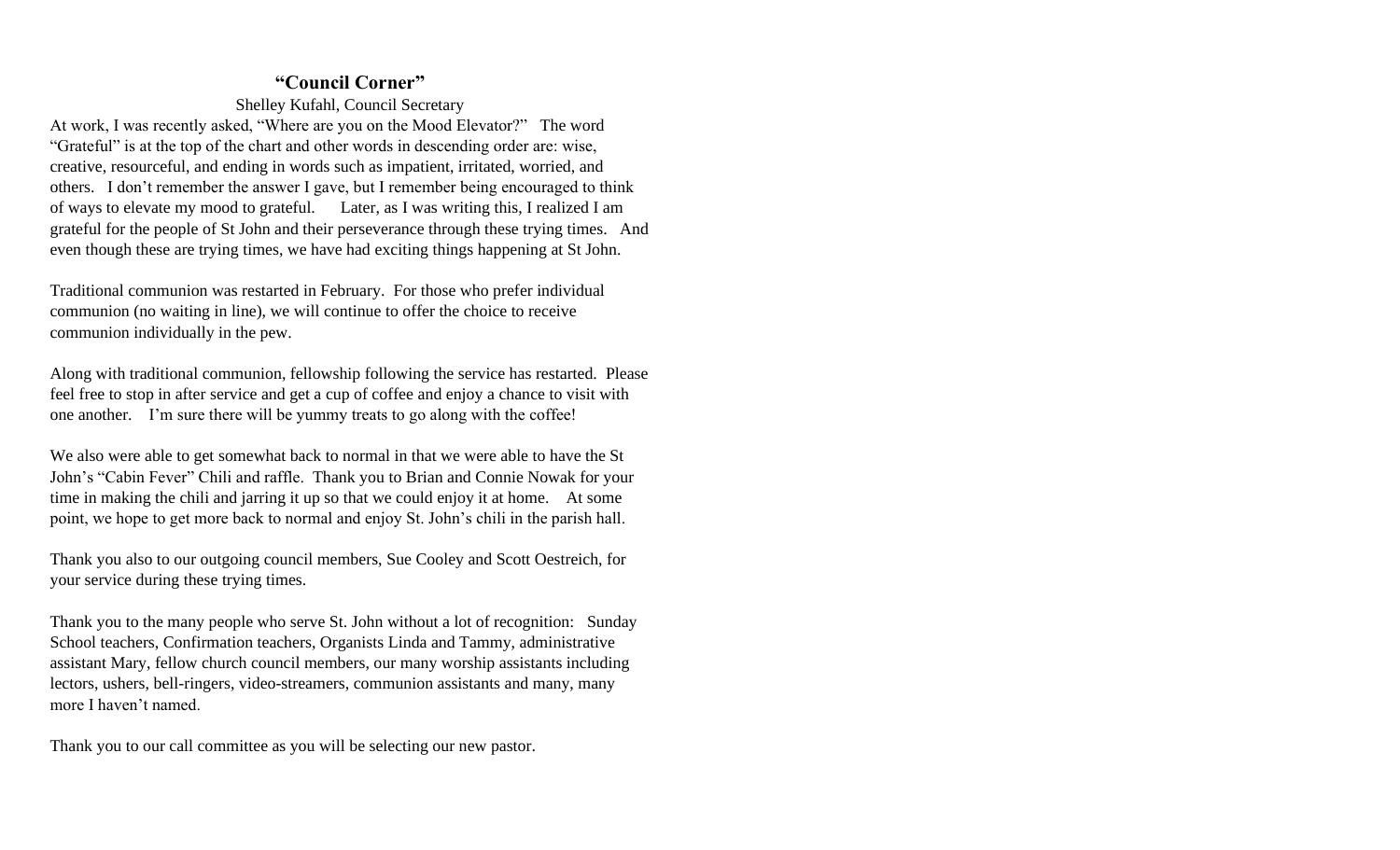**Council Members.** Here is a list of Council Members. Please contact them with any concerns or issues you may have. Council meets once a month and welcomes input from the congregation.

President: Jennifer Schwede – 715-432-6079; jenniferschwede@aol.com Vice President: Barb Paulsen – 715-845-9884; [ericbarbp@aol.com](mailto:ericbarbp@aol.com) Treasurer: Perry Kufahl – 715-675-1383; pnskufahl@outlook.com Secretary: Shelley Kufahl – 715-675-1383; [pnskufahl@outlook.com](mailto:pnskufahl@outlook.com) Trustees: Curt Cooley – 715-571-4057; [usfcool@gmail.com](mailto:usfcool@gmail.com) Jim Borelli – 715-803-8282; jimb.newlife@gmail.com Evangelism: Lane Bahr – 715-297-0017; [lucylane35@hotmail.com](mailto:lucylane35@hotmail.com) Fellowship: Madeline Grueneberg – 715-574-9095; [MadelineSchwede@aol.com](mailto:MadelineSchwede@aol.com) Education: Jan Mueller – 715-675-9558; [dmjm5455.wau@gmail.com](mailto:dmjm5455.wau@gmail.com) Worship: Sue Harris – 715-551-6282; smae53@gmail.com

| <b>Financial Report for January, 2022</b> |                              |      |                                   |  |  |
|-------------------------------------------|------------------------------|------|-----------------------------------|--|--|
| <b>Income Received</b>                    | <b>January</b><br>\$9,552.89 |      | <b>Year-to-Date</b><br>\$9,552.89 |  |  |
|                                           |                              |      |                                   |  |  |
| <b>Expenses Paid</b>                      | \$7,622.14                   |      | \$7,622.14                        |  |  |
| <b>Difference</b>                         | \$1,930.75                   |      | \$1,930.75                        |  |  |
| <b>Attendance Report</b>                  |                              |      |                                   |  |  |
|                                           |                              | 2022 | 2021                              |  |  |
| Average Weekly/January                    |                              | 50   | 143                               |  |  |
| Average Weekly/Year-to-Date               |                              | 50   | 143                               |  |  |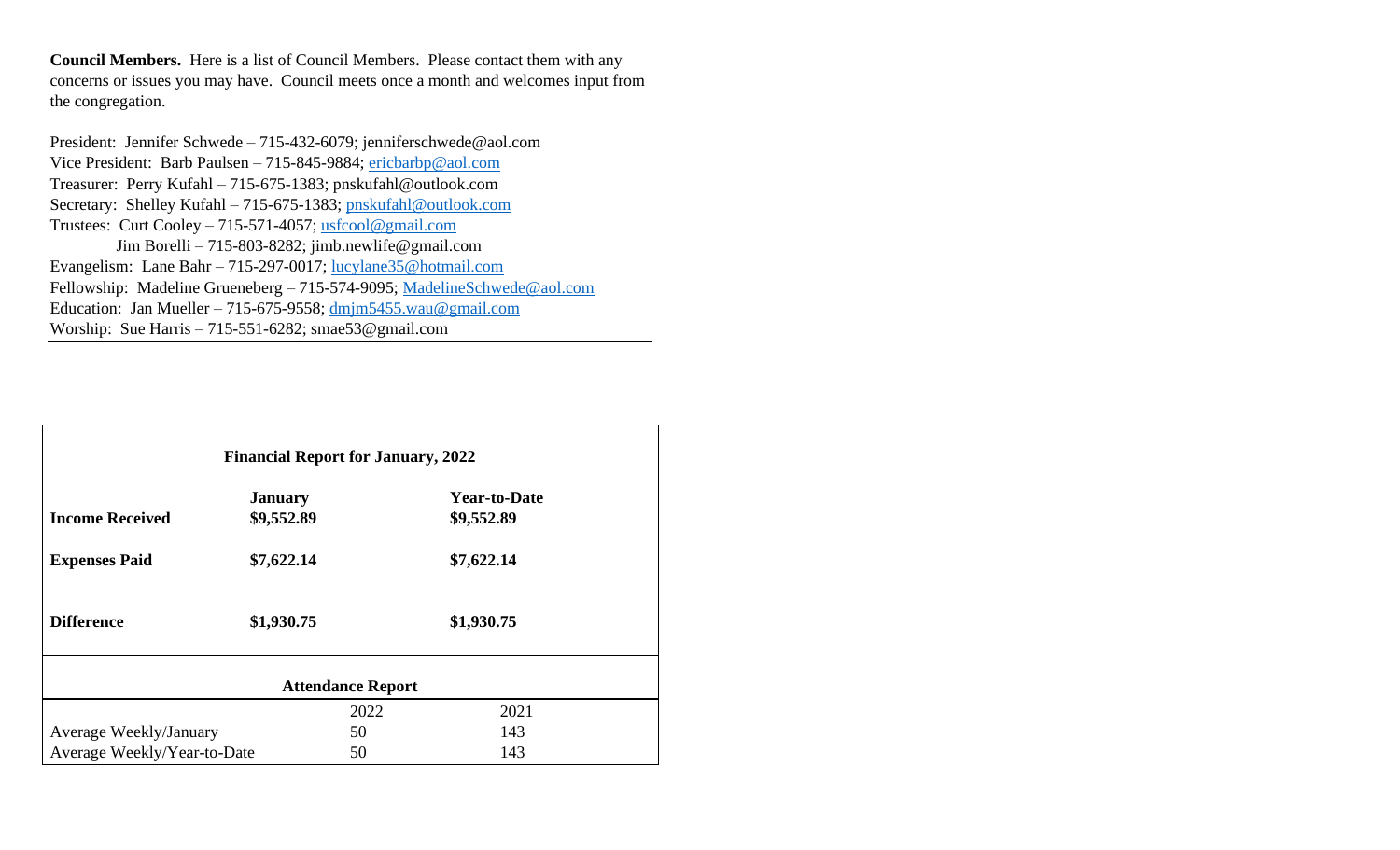**2022 Offering Envelopes.** The offering envelopes for 2022 have arrived – they are in your mailboxes in the narthex. Please stop by and pick them up.

**Homebound Parishioners.** The following parishioners are no longer able to consistently attend worship services. I visit them to remind them that they are loved by God and loved by their community of faith, St. John. Sometimes it is helpful to hear those reminders from someone in addition to me.

| Carol Fitzke                     | <b>Harley Goetsch</b>    | Charles & Joanne Zahn |  |
|----------------------------------|--------------------------|-----------------------|--|
| 237227 N. 120 <sup>th</sup> Ave. | Rennes Health/Rehab Ctr. | 3001 Westhill Dr.     |  |
| Wausau, WI 54401                 | 4810 Barbican Avenue     | Room 208              |  |
| Weston, WI 54476                 | Wausau, WI 54401         | Wausau, WI 54401      |  |
| Florian Kolbe                    | Don Prochnow             | Laurie Prochnow       |  |
| 540 E. Thomas St.                | 235775 N. $80^{th}$ Ave. | 4602 Barbican Ave.    |  |
| Apt. 108                         | Wausau, WI 54401         | Apt. 105              |  |
| Wausau, WI 54403                 |                          | Weston, WI 54476      |  |
| Vern & Marlene Bahr              | Carol Prochnow           |                       |  |
| 238456 N. $84^{th}$ Ave.         | Wausau Manor             |                       |  |
| Wausau, WI 54401                 | 3107 Westhill Dr.        |                       |  |
|                                  | Wausau, WI 54401         |                       |  |
|                                  |                          |                       |  |

**Council Meeting Minutes.** Copies of the minutes from the most recently held Council meeting are by the mailboxes. Please feel free to pick up a copy. If more are needed, please contact the church office.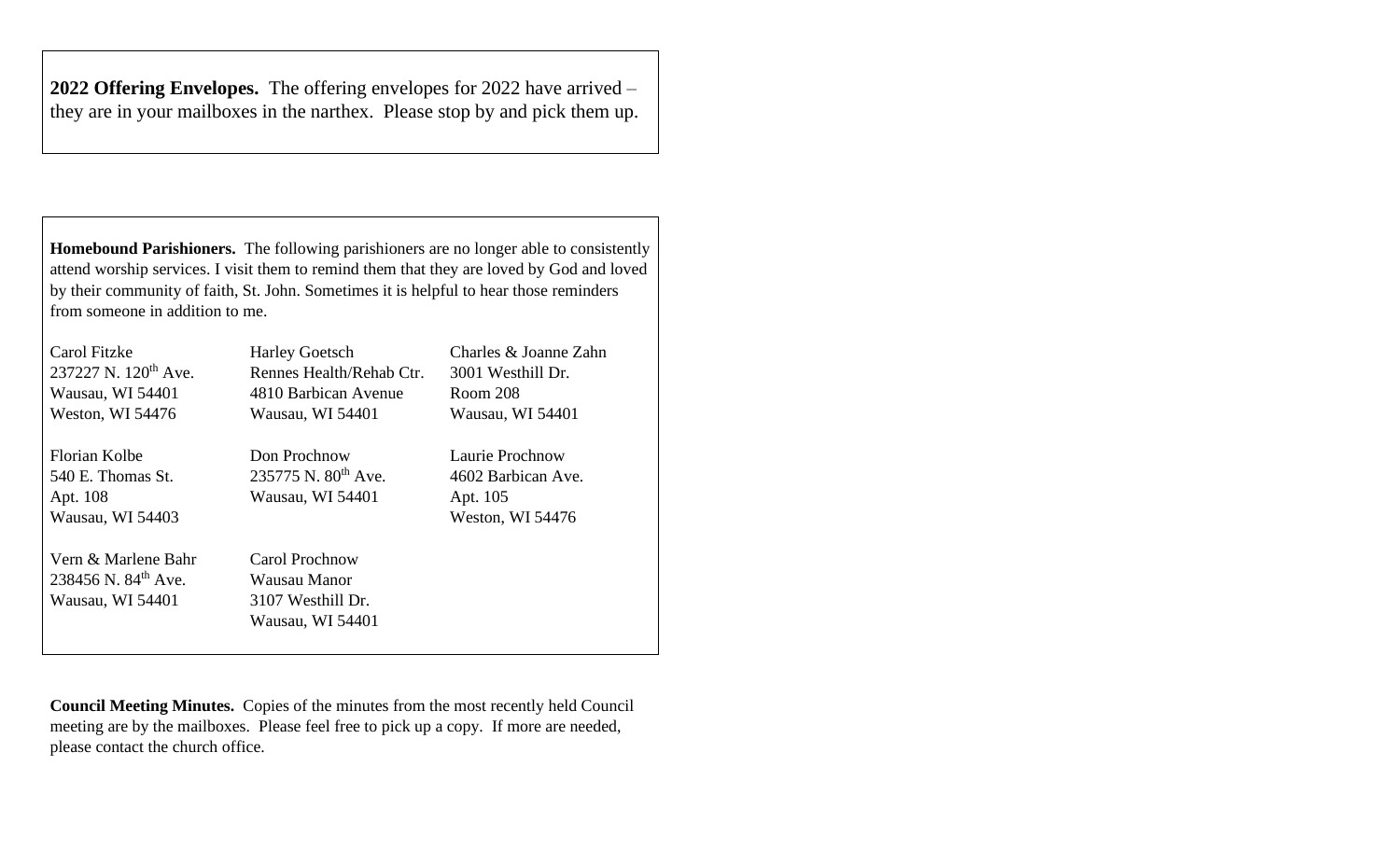**Thank you.** Thank you to everyone that purchased chili, donated items for the prize drawings and purchased tickets!! We raised \$547 from chili sales and \$390 in prize ticket sales! Thank you to Brian and Connie Nowak for cooking and bottling that chili along with Linda Graveen for organizing the drawings. Thank you!

## **PRAYERS FOR ST. JOHN PARISHIONERS**

Often we are busy and sometimes need gentle reminders on how to make a difference in someone's life. At St. John we have quite a few shut ins and others who are in need of healing prayers. Please consider reaching out to them by perhaps sending a card, a phone call or even a visit. Many folks could use some encouraging words and know they are not forgotten. Mary should have a list of folks on the prayer list and our shut ins are listed in the newsletters. Thank You!!

# **Daylight Saving Time Begins March 13, 2022!**